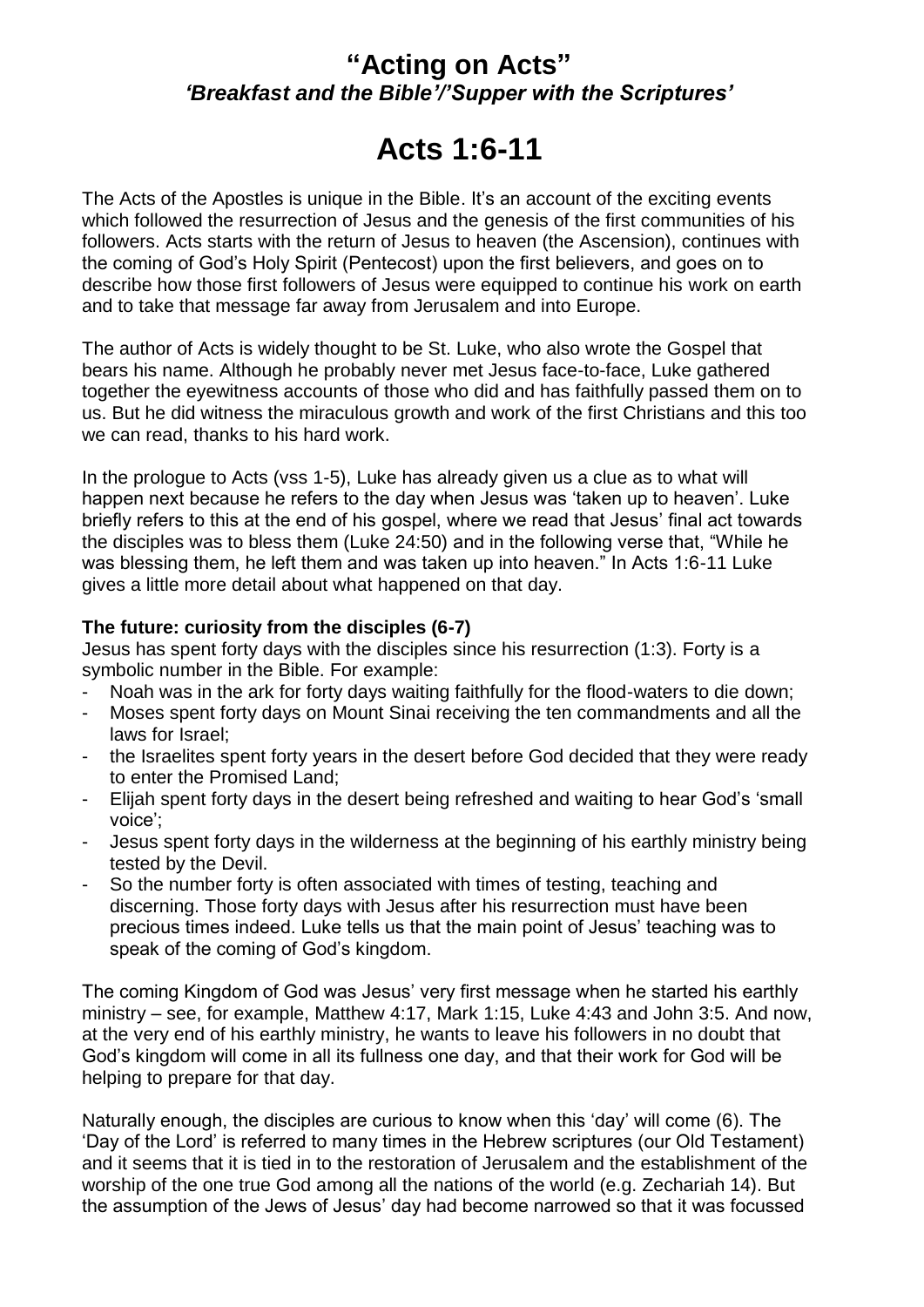on Israel being once more restored to a sovereign power with its own king. This had been the case when David and then Solomon were on the throne, Israel's greatest kings, some 1000 years before. The situation in Jesus' day was a far cry from this since their land – the land promised them by God – was ruled by the Romans. Jesus does not answer them in the way they were hoping!

Quite apart from anything else, God's plan for a new Israel was to be for faithful men and women of all nations to worship him as King, and not just the Jews. Though there are verses in the Old Testament pointing to this (e.g. Joel 2:28-32), the Jews of Jesus' day had lost sight of this fact. Even the disciples were not ready to hear it. After the coming of the Holy Spirit the penny would begin to drop (Acts 2:17-21)! But even then, there would be a struggle to accept that God was planning to include non-Jews in the plans for his kingdom (Acts 11:1-18).

Now Jesus reminds the disciples that they have no right to know when God's 'day' will come (7). The Father alone has the authority to set and reveal such information. Jesus has already referred to this fact in his own preaching; in Matthew 24:36 and 42, Jesus makes it quite clear that no one can guess the date and time of that day. So, incidentally, anyone who claims that the world will end on a given day or a given year is in clear conflict with scripture and should not be believed! Jesus tells us that we should be ready all the time so that we will not be taken by surprise.

#### **The future: commands from Jesus (8)**

Verse 8 starts 'But you...' as if to jolt the disciples out of their fantasizing about guessing when God's kingdom would come in its fullness on the earth. The kingdom of God should be our priority as followers of Jesus but that expresses itself in working on his behalf to help it come in when God decides. And how will that happen when the disciples have so far shown themselves to be pretty inept at doing Jesus' work and understanding his priorities? Answer: in the power of the Holy Spirit. This should not have come as a great surprise, since Jesus had referred to his Holy Spirit several times at the Last Supper. John's gospel records that Jesus has promised to send 'another Counsellor...the Spirit of truth' (John 14:16-17), who will teach them and remind them of Jesus' teaching (John 14:26), and show the world where it has departed from God's standards (John 16:8-11).

Ten days later, on the Day of Pentecost, this was to be fulfilled (Acts 2:1-21). Only then will the disciples be able to continue Jesus' work by becoming his witnesses. Judea was the country in which they were living. Samaria was the land to the north, in which Jesus himself had travelled and ministered. And the ends of the earth would, to them, have meant the Roman Empire. But, as we know, the teachings of Jesus have indeed gone out to the whole world.

#### **Jesus is taken up (9-11)**

There is a great mystery about exactly what happened at 'the Ascension' as we term it. It seems to have involved Jesus moving in an upwards direction, of clouds coming down, and of angels sent to explain what has happened. Beyond that, it is pointless to speculate! It is far better to ponder why it happened than how it happened.

The Ascension is, in one sense, the reverse of Christmas. That first Christmas, Jesus left his kingly throne in heaven and humbled himself to be a vulnerable baby, born in poverty. At the Ascension, the risen Jesus was taken back to heaven where he was reunited with his rightful throne. St. Paul explains this eloquently in Philippians 2: 8-9: "And being found in appearance as a man, he humbled himself and became obedient to death – even death on a cross! Therefore God exalted him to the highest place and gave him the name that is above every name...". Not only that, but the way in which Luke